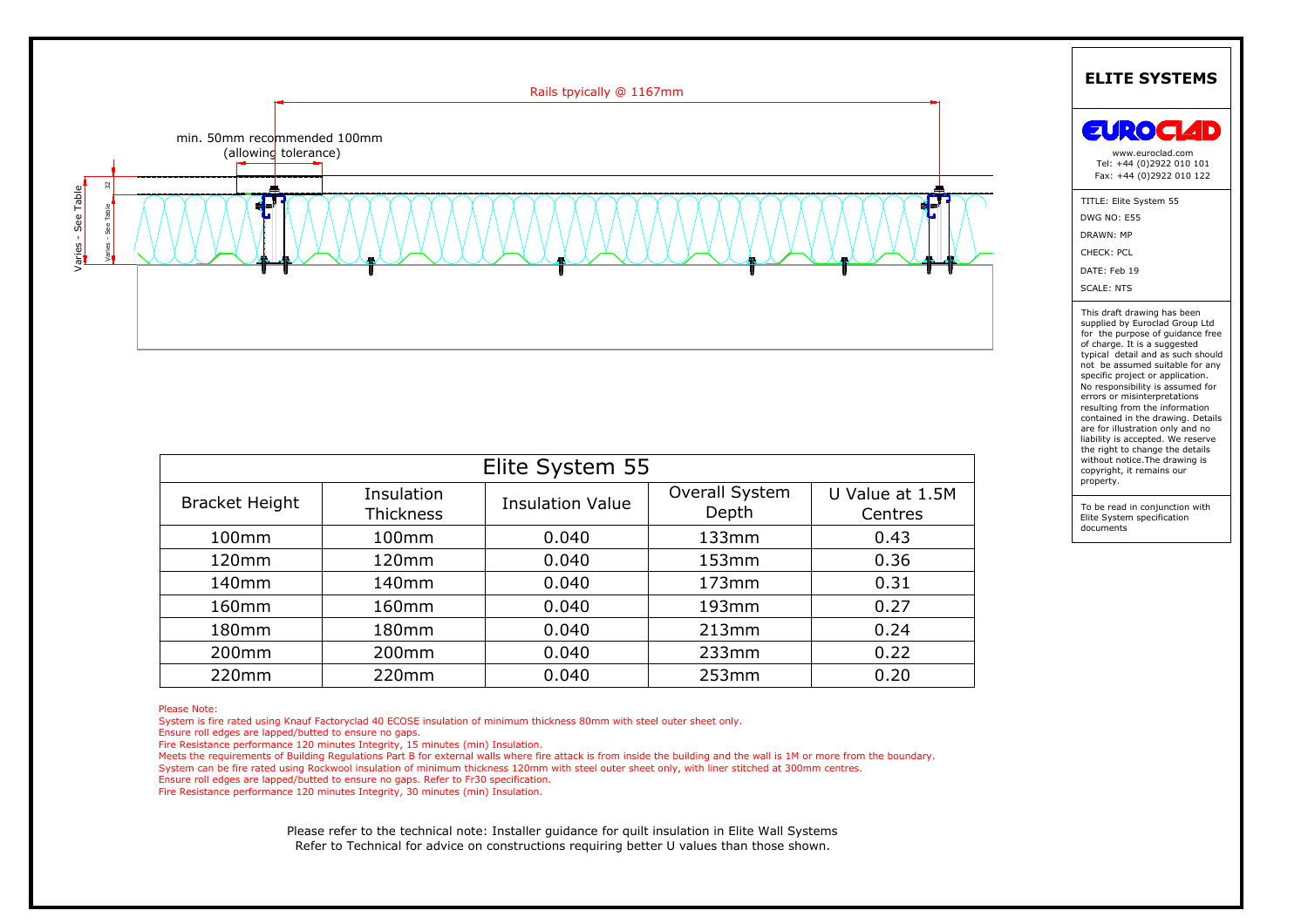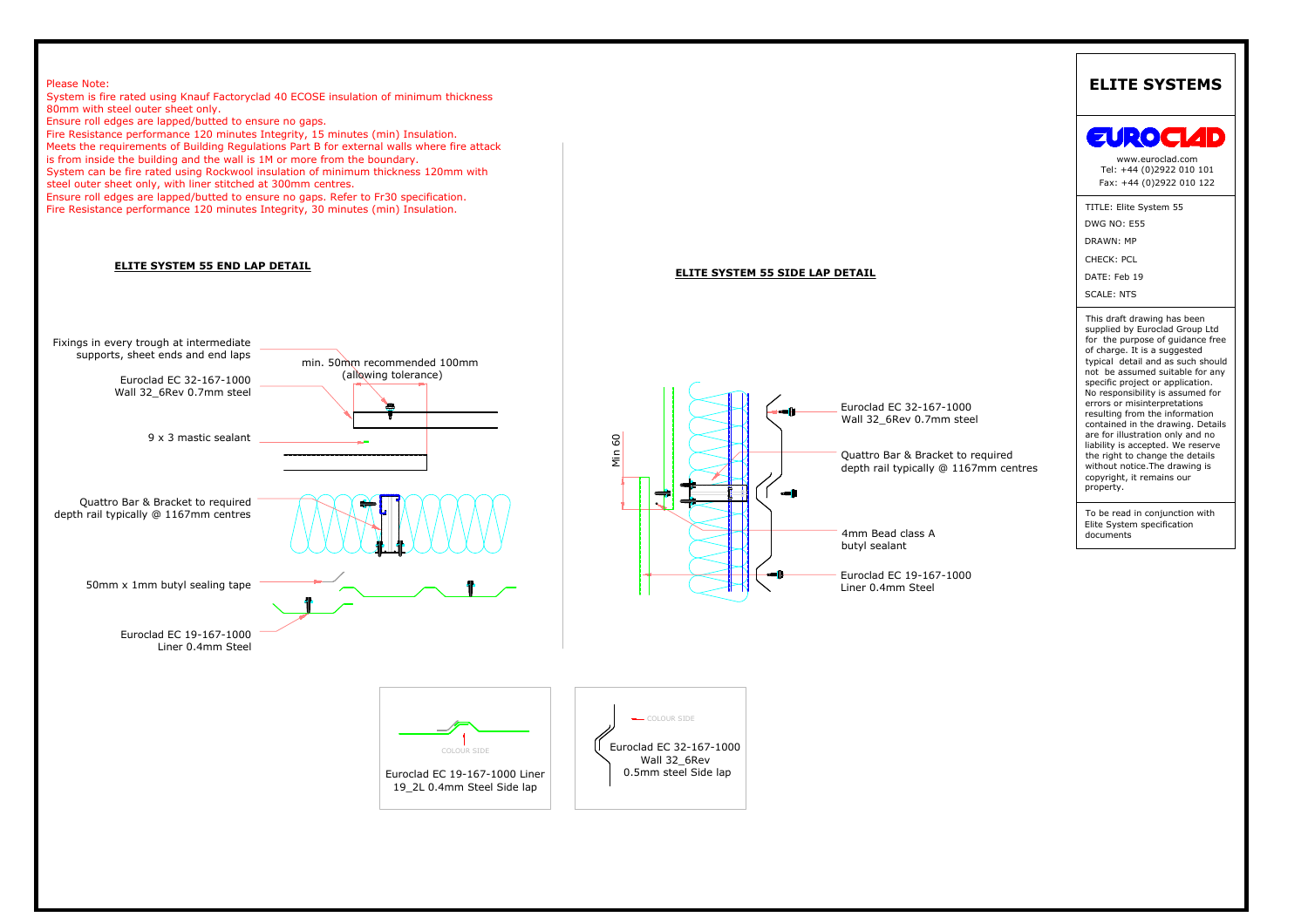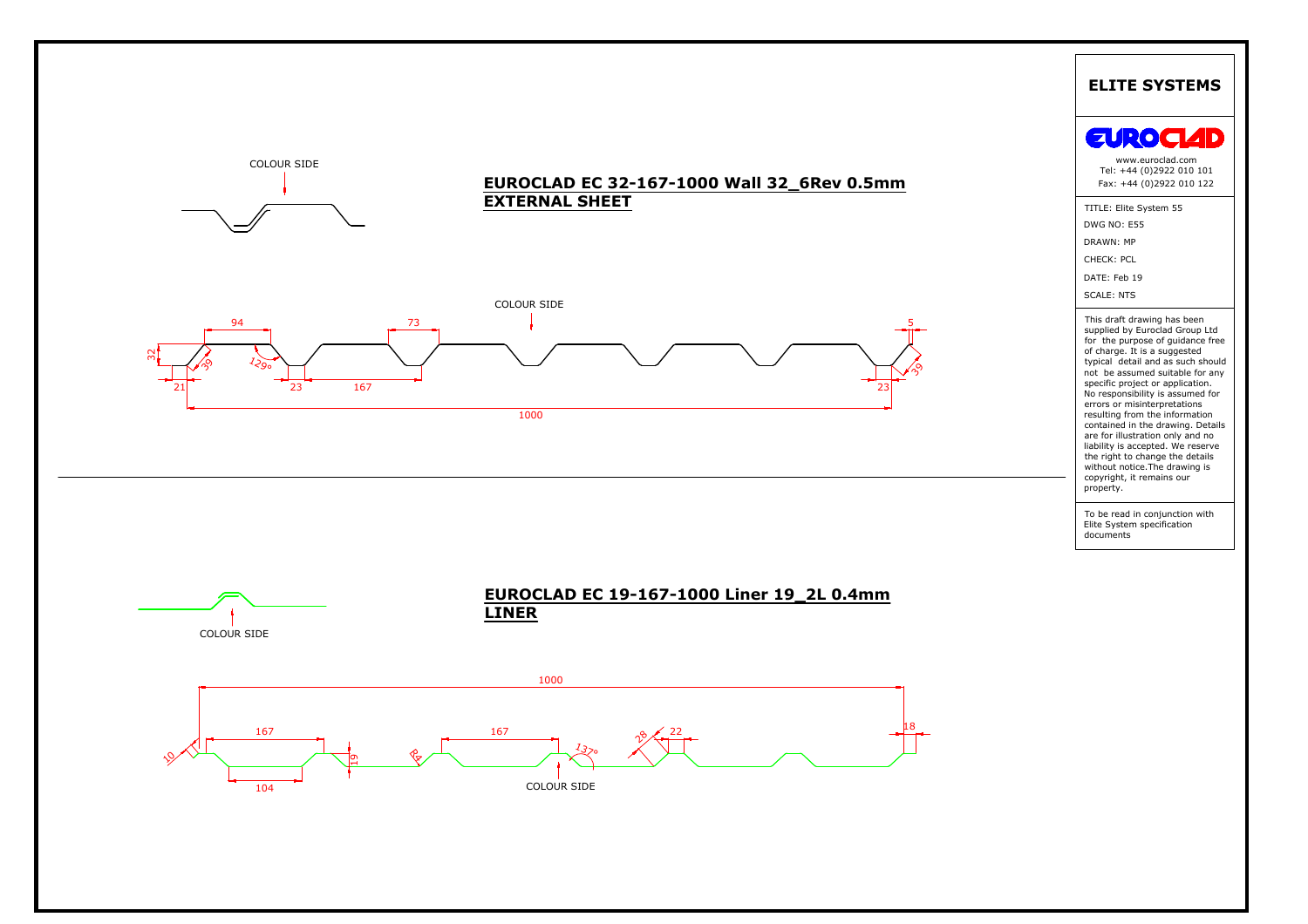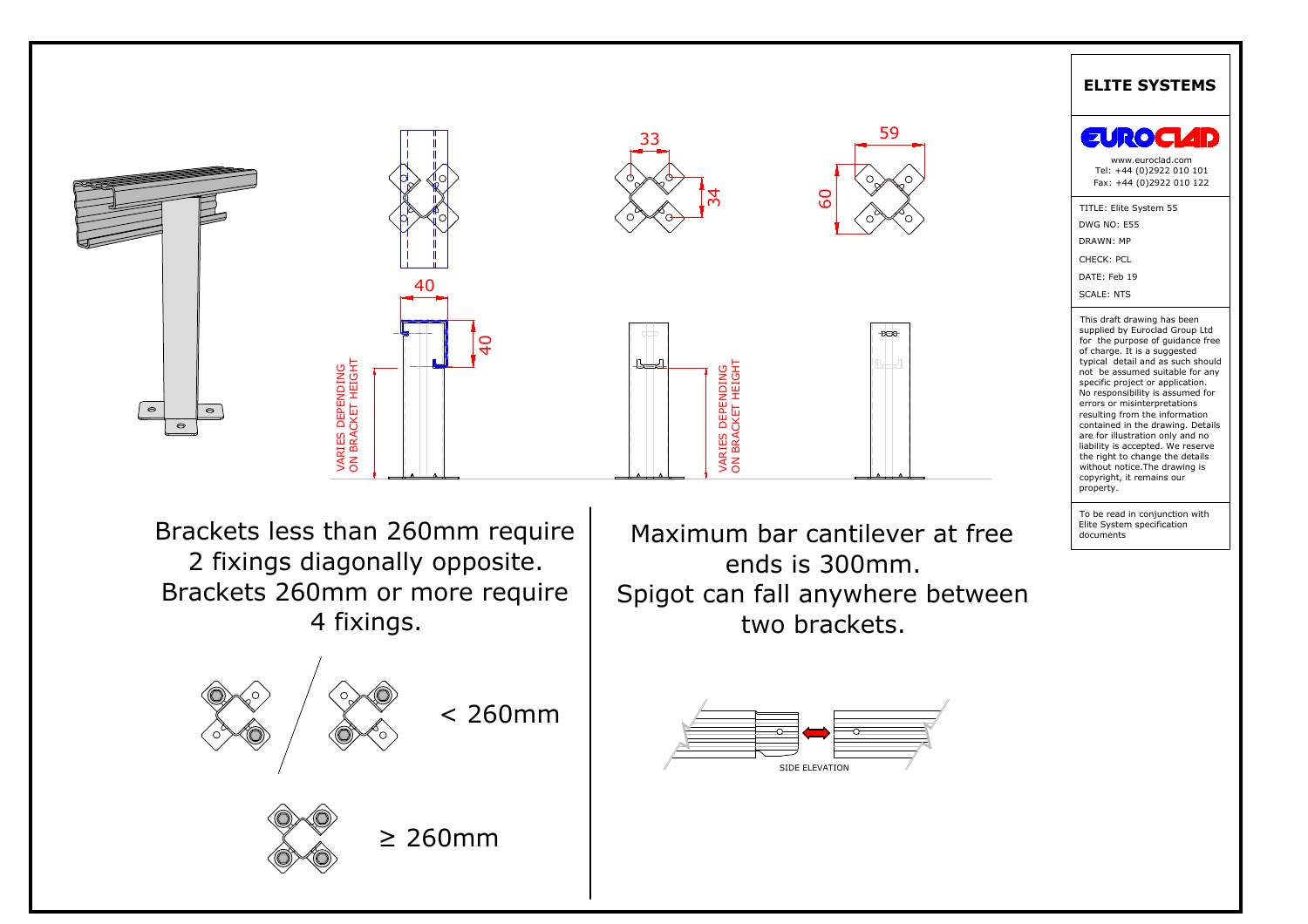





Insulation excluded for clarity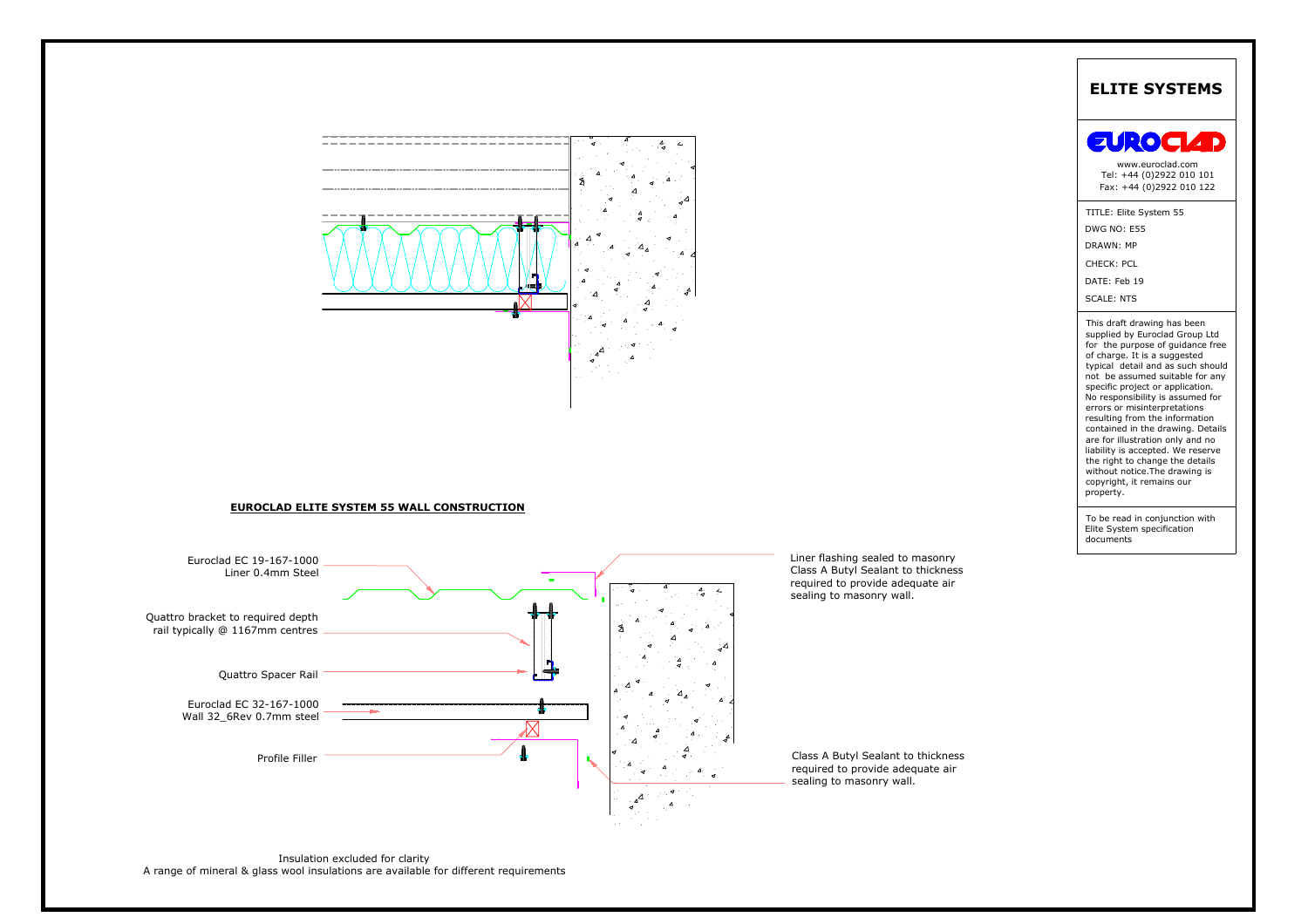

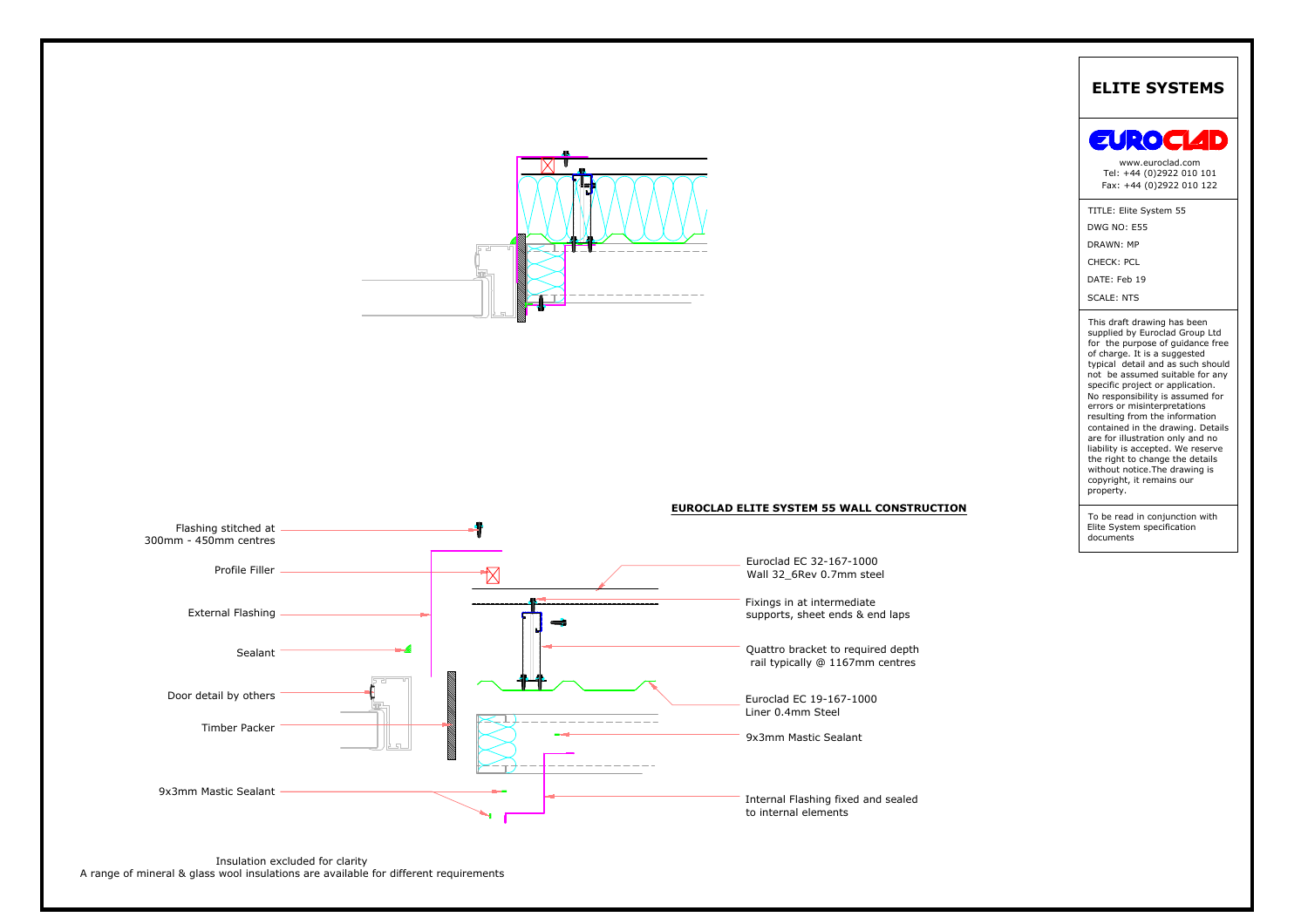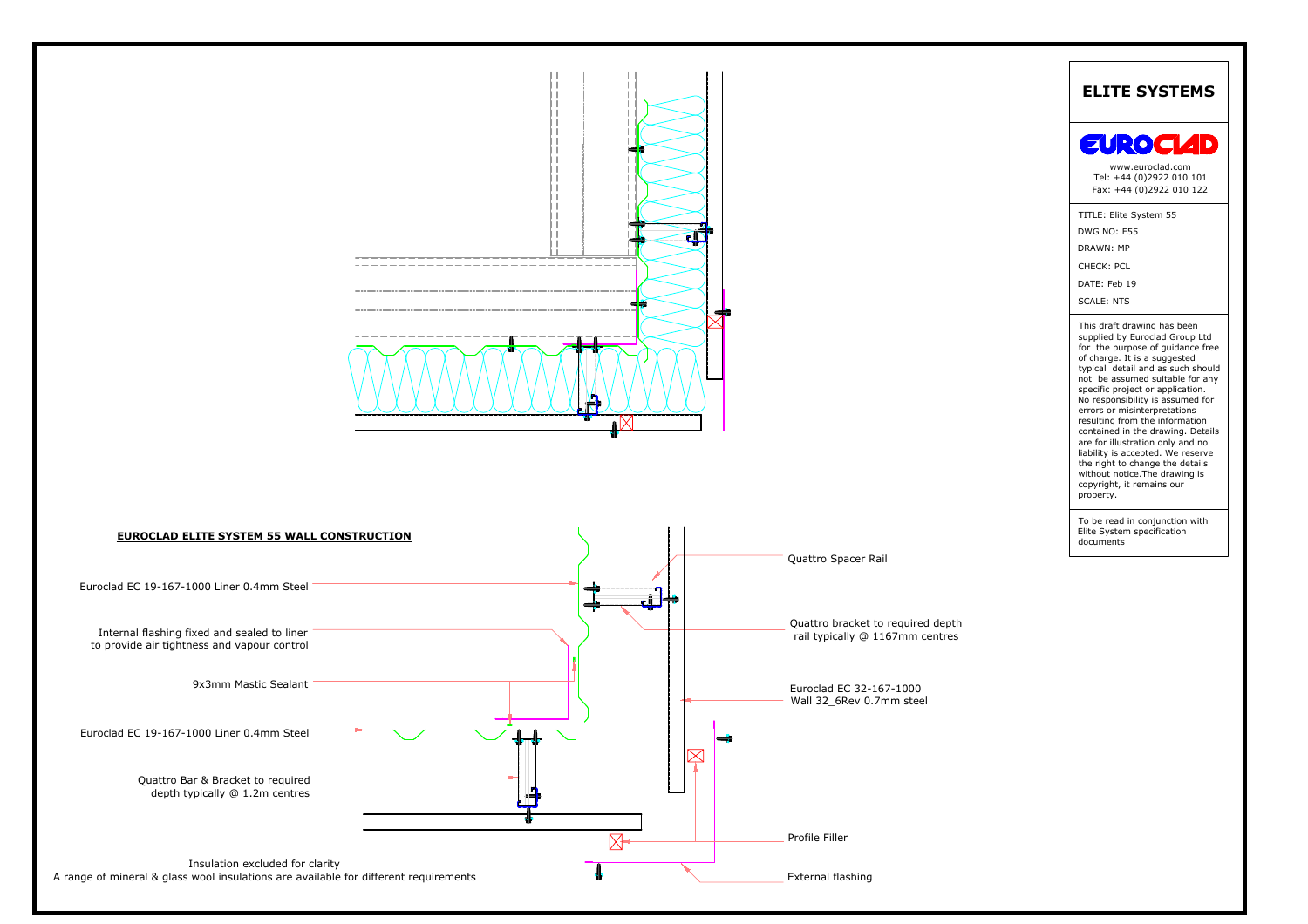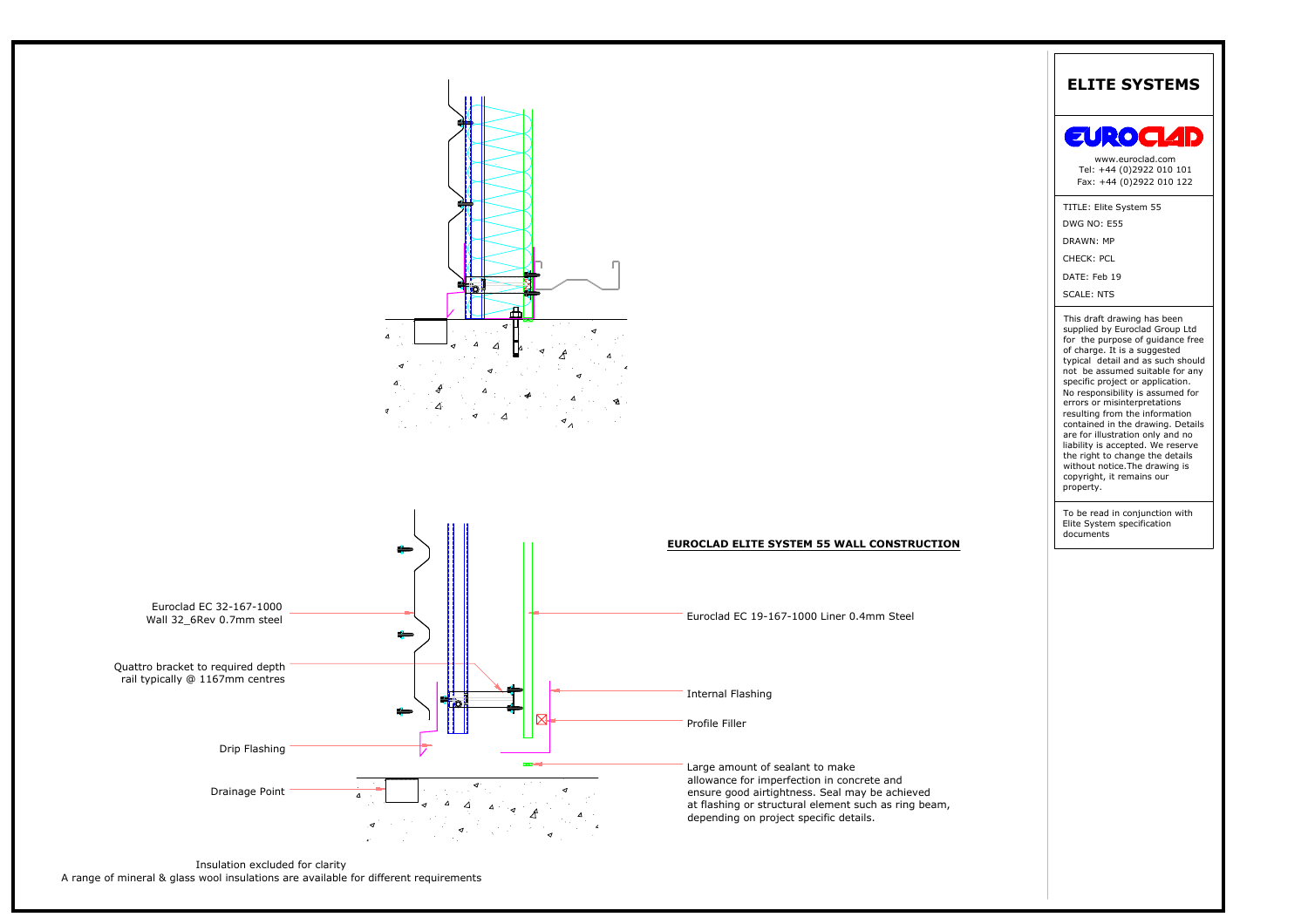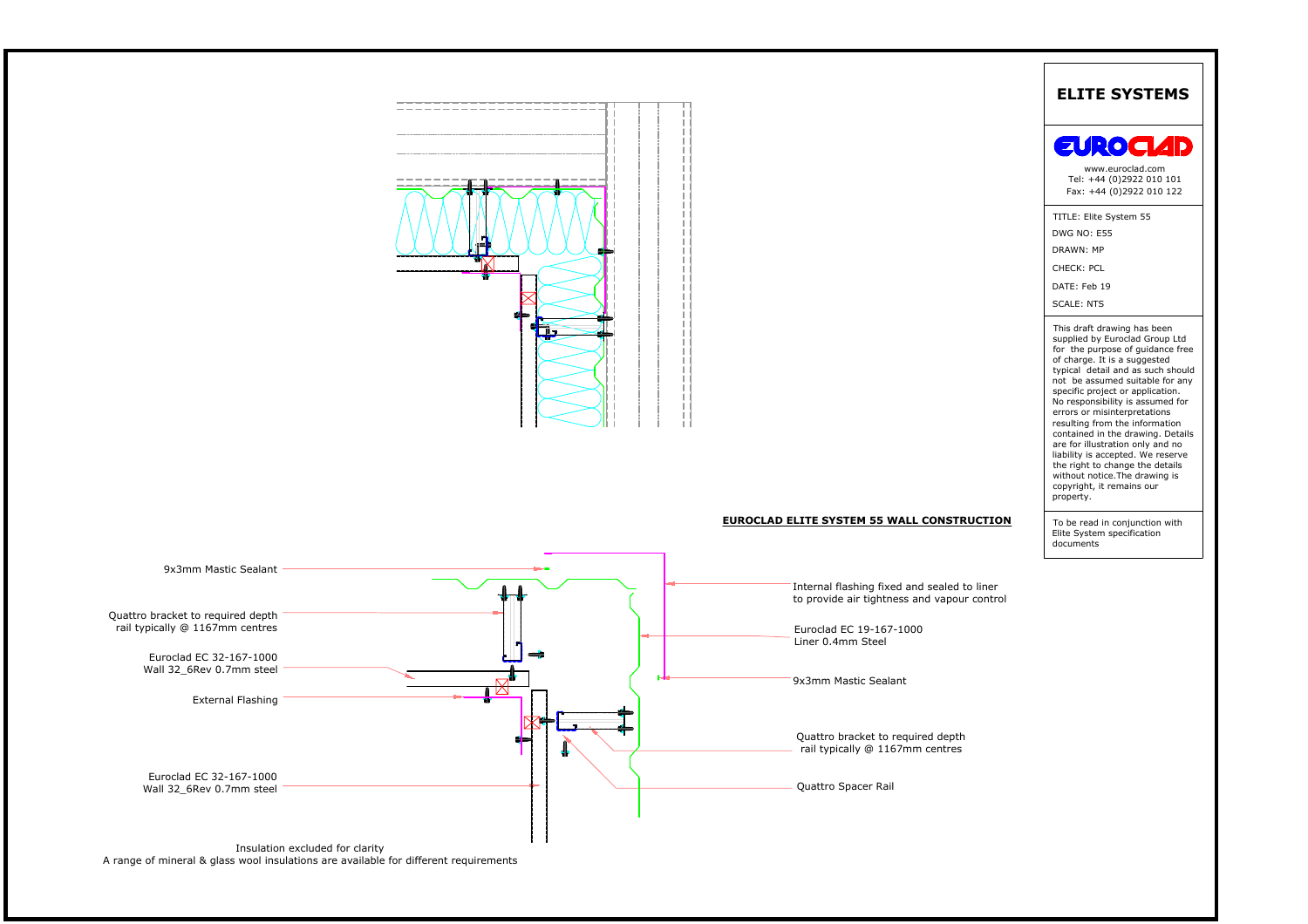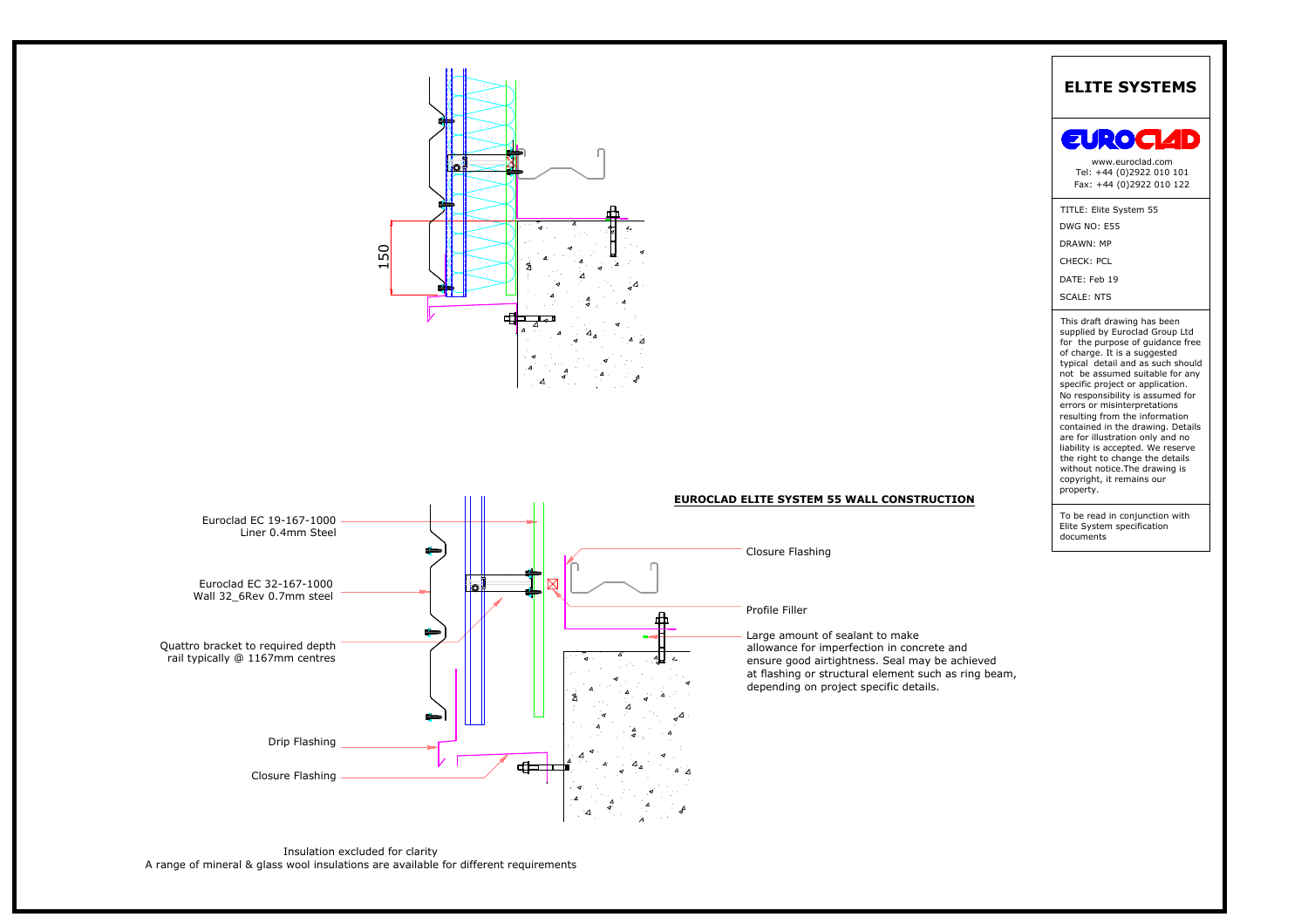



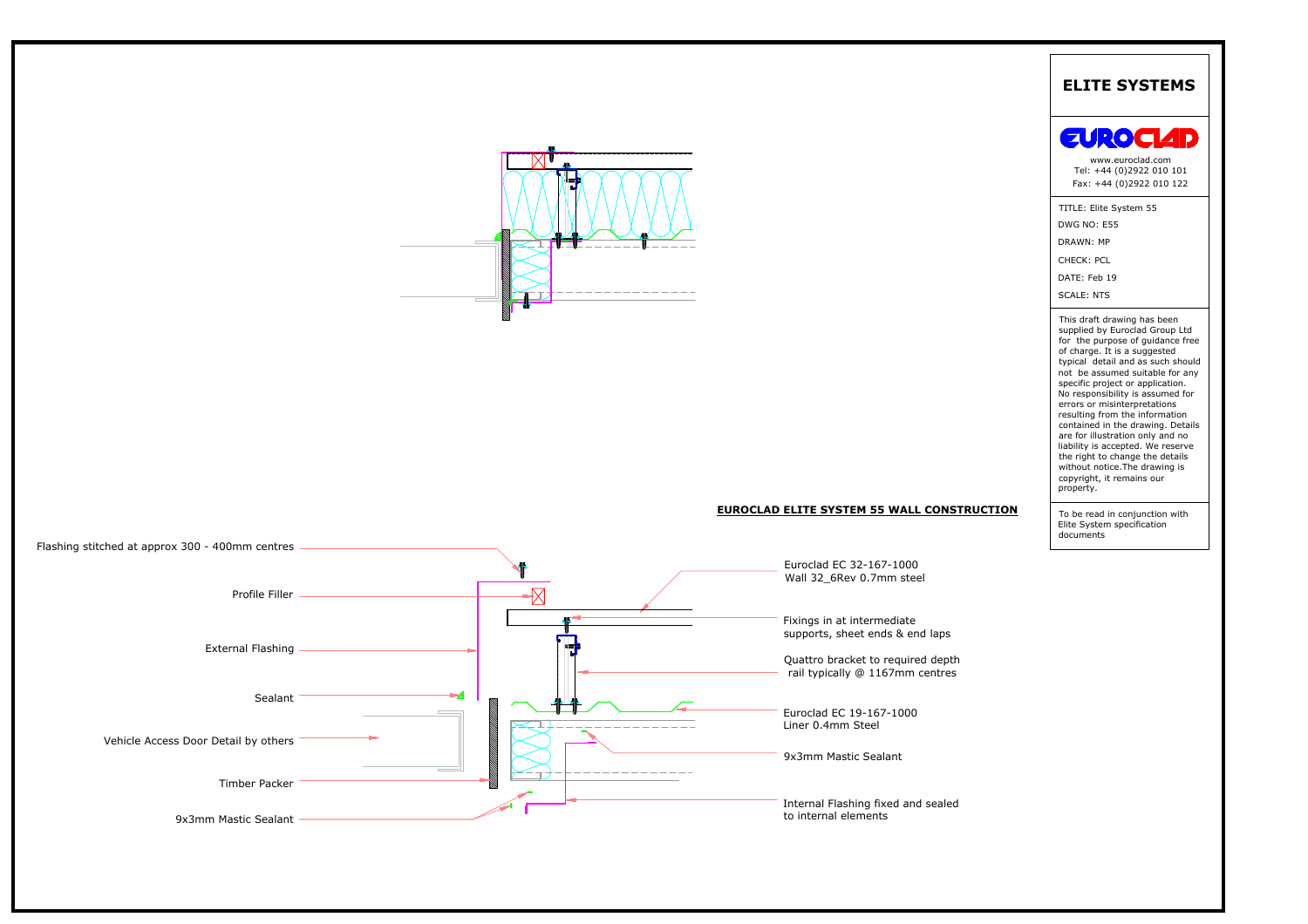

# **EUROCLAD ELITE SYSTEM 55 WALL CONSTRUCTION**

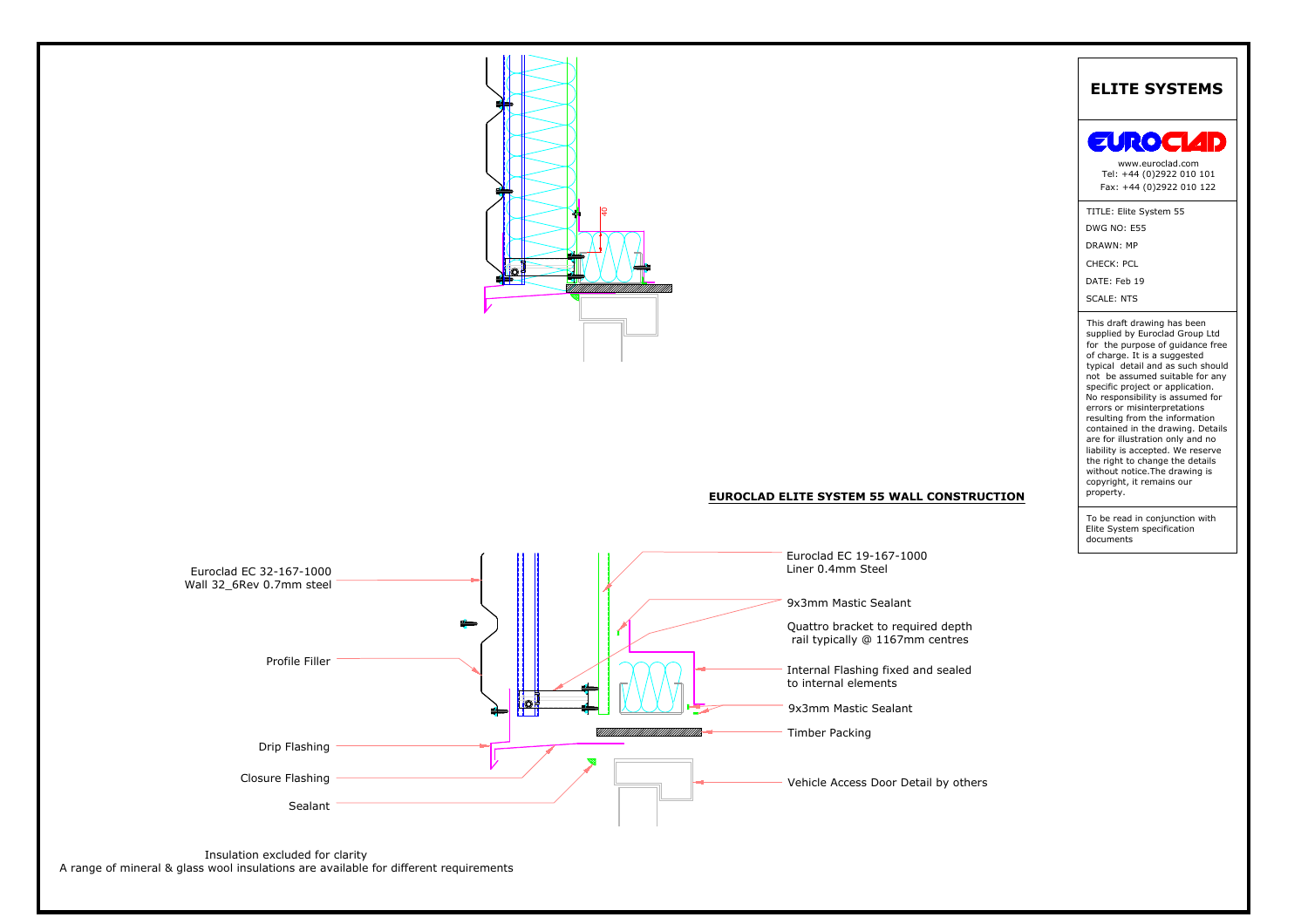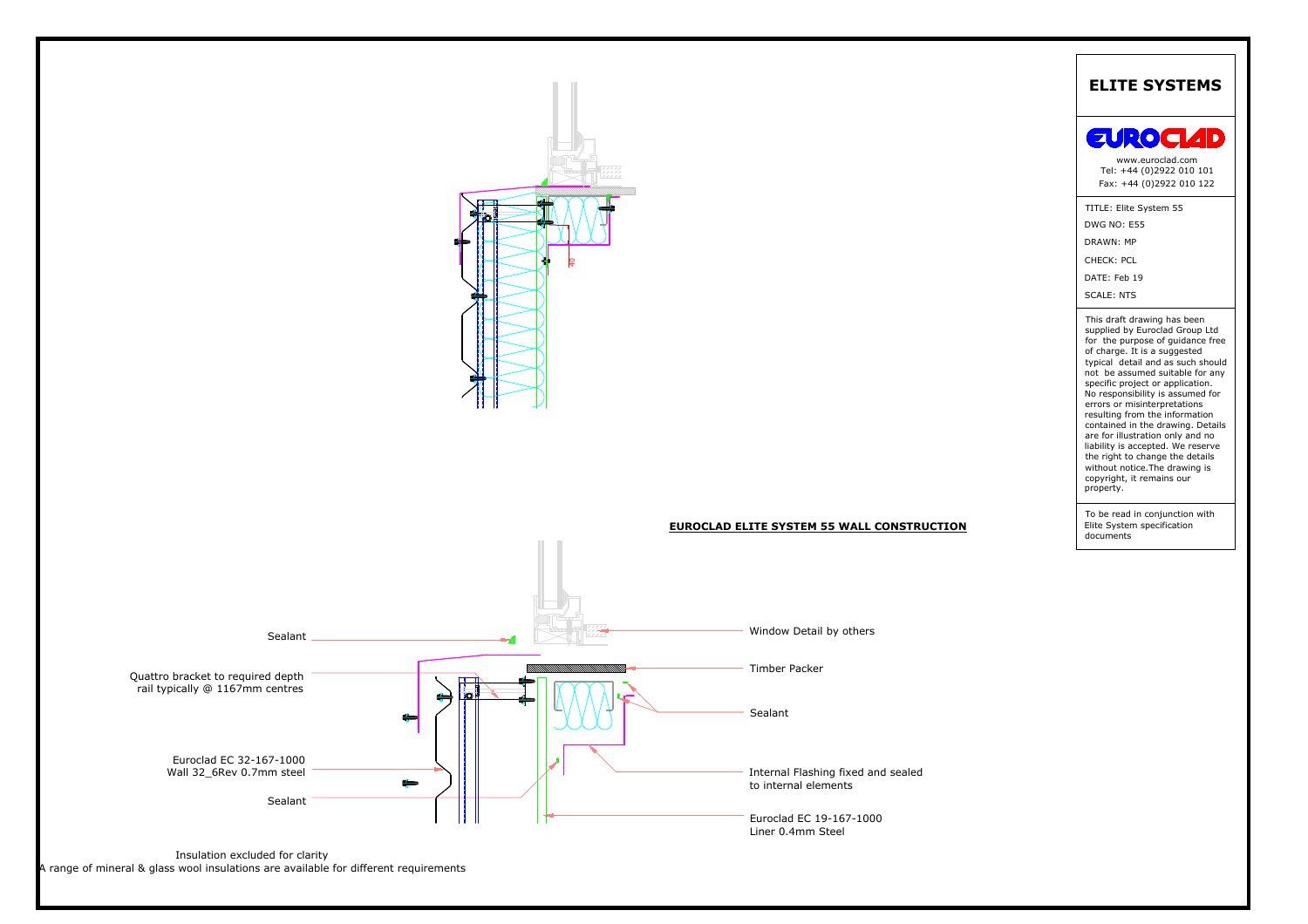





A range of mineral & glass wool insulations are available for different requirements